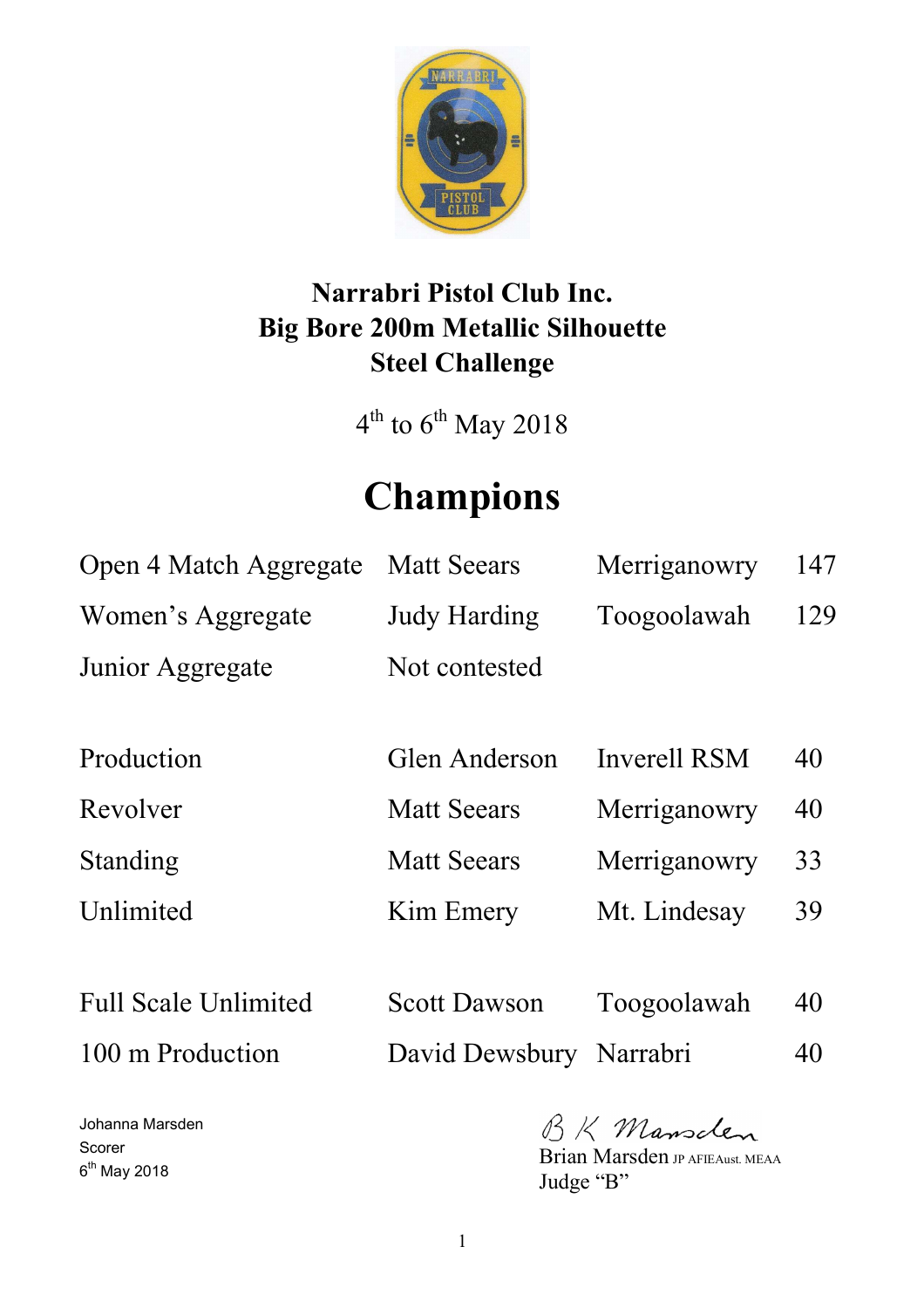

# **200m Open Aggregate**

| <b>Aggregate</b> | <b>Top Surname</b> | Name         | Club                | Prod | Rev | <b>Stand</b> | Unlim |
|------------------|--------------------|--------------|---------------------|------|-----|--------------|-------|
| 147              | Seears             | Matt         | Merriganowry        | 40   | 40  | 33           | 34    |
| 144              | Anderson           | Tim          | Narrabri            | 39   | 40  | 28           | 37    |
| 144              | Anderson           | Glen         | <b>Inverell RSM</b> | 40   | 39  | 28           | 37    |
| 144              | Emery              | Kim          | Mt Lindesay         | 39   | 38  | 28           | 39    |
| 141              | Dewsbury           | David        | Narrabri            | 40   | 37  | 28           | 36    |
| 140              | Dawson             | Scott        | Toogoolawah         | 40   | 38  | 25           | 37    |
| 130              | Harding            | John         | Metropolitan PSQ    | 39   | 37  | 21           | 33    |
| 129              | Harding            | Judy         | Toogoolawah         | 34   | 38  | 22           | 35    |
| 129              | Anderson           | Jason        | Narrabri            | 39   | 36  | 16           | 38    |
| 126              | Mowles             | Russell      | Toogoolawah         | 38   | 39  | 16           | 33    |
| 126              | Williams           | Philip       | Mt. Lindesay        | 33   | 37  | 27           | 29    |
| 124              | Davey              | Tim          | Manilla             | 39   | 33  | 22           | 30    |
| 112              | Anderson           | <b>Terry</b> | Narrabri            | 34   | 34  | 22           | 22    |
| 112              | Marsden            | <b>Brian</b> | Newcastle           | 38   | 21  | 28           | 25    |
| 112              | Ellem              | Neville      | Newcastle           | 31   | 35  | 17           | 29    |
| 106              | Davey              | Jake         | Manilla             | 37   | 30  | 17           | 22    |
| 105              | Ford               | Jack         | Narrabri            | 33   | 33  | 10           | 29    |
| 99               | Wilkins            | Paul         | Narrabri            | 35   | 28  | 16           | 20    |
| 97               | Stanfield          | Frank        | Metropolitan PSQ    | 32   | 21  | 15           | 29    |
| 82               | <b>Broch</b>       | Lucy         | Merriganowry        | 28   | 29  | 11           | 14    |
| 81               | Robinson           | John         | Newcastle           | 31   | 23  | 18           | 9     |
| 70               | Pavlou             | Andy         | Port Macquarie      | 22   | 17  | 8            | 23    |
| 69               | Jones              | Paul         | Newcastle           | 23   | 24  | 7            | 15    |
| 62               | Archibald          | Carmel       | Armidale            | 29   | 9   | 13           | 11    |
| 42               | Cutler             | <b>Brian</b> | Port Macquarie      | 19   | 9   | 1            | 13    |

#### **200m Womens Aggregate**

| <b>Aggregate Top Surname</b> |           | <b>Name</b> | Club         | Prod | Rev | Stand | Unlim |
|------------------------------|-----------|-------------|--------------|------|-----|-------|-------|
| 129                          | Harding   | Judy        | Toogoolawah  | 34   | 38  | 22    | 35    |
| 82                           | Broch     | Lucy        | Merriganowry | 28   | 29  |       | 14    |
| 62                           | Archibald | Carmel      | Armidale     | 29   | 9   |       |       |

Johanna Marsden Scorer 6<sup>th</sup> May 2018

BK Mansclen

Brian Marsden JP AFIEAust. MEAA Judge "B"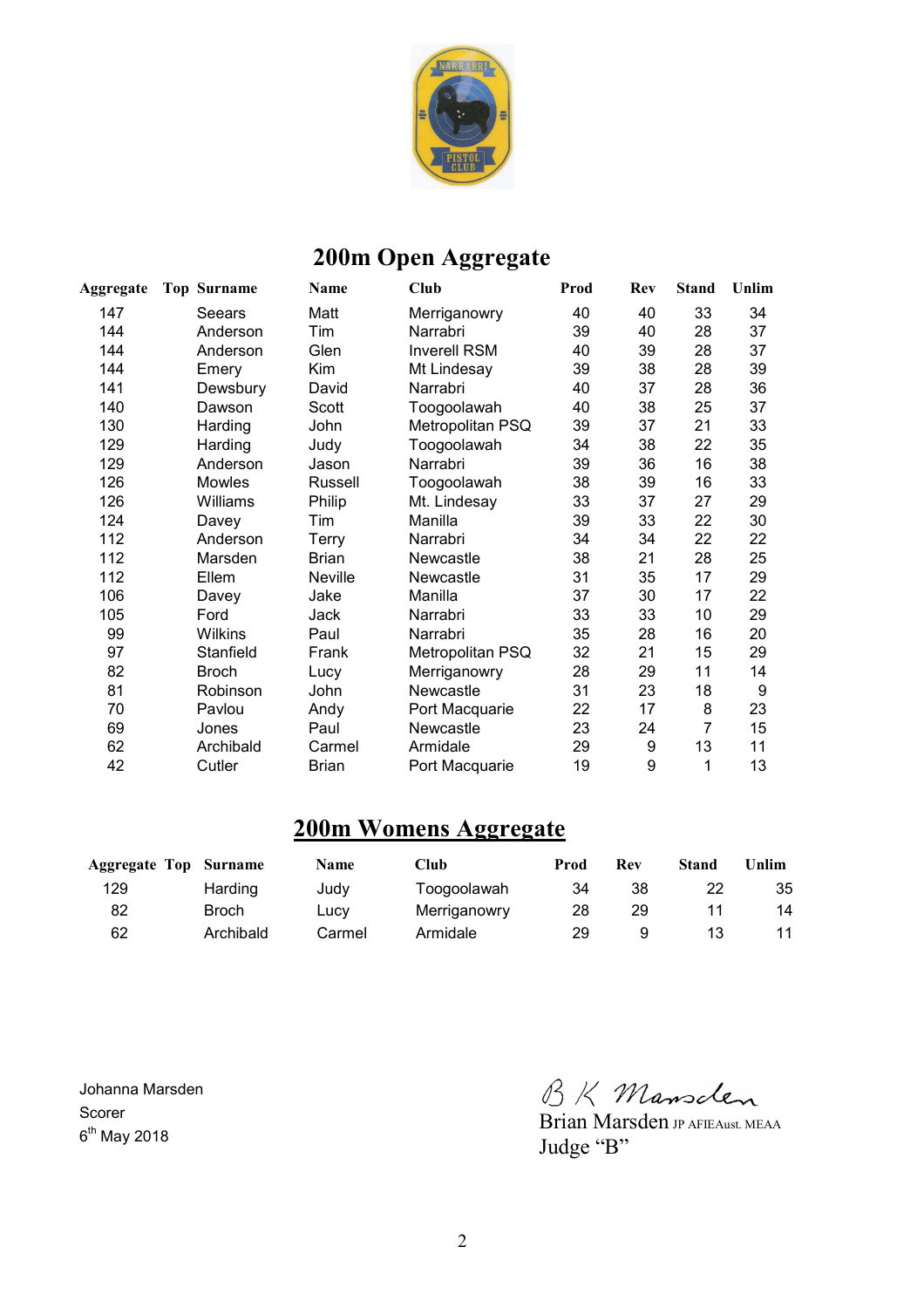# **200m Production Off Gun**

| <b>Name</b>    | <b>Surname</b> | Club                | Grade      | Grade | <b>Total</b> | Top            | Chic             |    | Pig Turk Ram   |                |
|----------------|----------------|---------------------|------------|-------|--------------|----------------|------------------|----|----------------|----------------|
| Glen           | Anderson       | <b>Inverell RSM</b> | <b>INT</b> |       | 40           | $\mathbf{1}$   | 10               | 10 | 10             | 10             |
| Matt           | Seears         | Merriganowry        | <b>INT</b> |       | 40           | $\overline{2}$ | 10               | 10 | 10             | 10             |
| Scott          | Dawson         | Toogoolawah         | <b>INT</b> |       | 40           | 3              | 10               | 10 | 10             | 10             |
| David          | Dewsbury       | Narrabri            | <b>INT</b> |       | 40           | 4              | 10               | 10 | 10             | 10             |
| Tim            | Davey          | Manilla             | <b>AAA</b> |       | 39           |                | $\boldsymbol{9}$ | 10 | 10             | 10             |
| Jason          | Anderson       | Narrabri            | <b>INT</b> |       | 39           |                | 10               | 9  | 10             | 10             |
| Tim            | Anderson       | Narrabri            | <b>INT</b> |       | 39           |                | 10               | 10 | 9              | 10             |
| Kim            | Emery          | Mt Lindesay         | <b>INT</b> |       | 39           |                | 10               | 10 | 10             | 9              |
| John           | Harding        | Metropolitan        | <b>INT</b> |       | 39           |                | 10               | 10 | 10             | 9              |
| <b>Russell</b> | Mowles         | Toogoolawah         | <b>INT</b> |       | 38           |                | 10               | 10 | 9              | 9              |
| <b>Brian</b>   | Marsden        | Newcastle           | AAA        |       | 38           |                | 10               | 10 | 10             | 8              |
| Jake           | Davey          | Manilla             | <b>INT</b> |       | 37           |                | 10               | 10 | 8              | 9              |
| Paul           | <b>Wilkins</b> | Narrabri            | <b>INT</b> |       | 35           |                | 10               | 9  | 8              | 8              |
| Terry          | Anderson       | Narrabri            | <b>AAA</b> |       | 34           |                | 10               | 10 | 5              | 9              |
| Judy           | Harding        | Toogoolawah         | <b>INT</b> |       | 34           |                | 10               | 9  | $\overline{7}$ | 8              |
| Jack           | Ford           | Narrabri            | <b>AAA</b> |       | 33           |                | 10               | 10 | 6              | $\overline{7}$ |
| Philip         | Williams       | Mt. Lindesay        | <b>INT</b> |       | 33           |                | 10               | 10 | $\overline{7}$ | 6              |
| Frank          | Stanfield      | Metropolitan        | A          |       | 32           |                | 9                | 10 | $\overline{7}$ | 6              |
| John           | Robinson       | Newcastle           | AA         |       | 31           |                | 8                | 8  | 8              | $\overline{7}$ |
| Neville        | Ellem          | Newcastle           | <b>INT</b> |       | 31           |                | 8                | 10 | 8              | 5              |
| Carmel         | Archibald      | Armidale            | A          |       | 29           |                | $\overline{7}$   | 9  | $\overline{7}$ | 6              |
| Lucy           | <b>Broch</b>   | Merriganowry        | <b>AAA</b> |       | 28           |                | 8                | 10 | 7              | 3              |
| Paul           | Jones          | Newcastle           | AA         |       | 23           |                | 8                | 9  | 6              | 4              |
| Andy           | Pavlou         | Port Macquarie      | AAA        |       | 22           |                | 9                | 6  | 6              | 1              |
| <b>Brian</b>   | Cutler         | Port Macquarie      | AA         |       | 19           |                | 5                | 5  | 5              | 4              |

#### **200m Revolver Off Gun**

| <b>Name</b>    | <b>Surname</b> | Club                | Grade      | Grade | <b>Total</b> | Top            |    |    | Chic Pig Turk Ram |    |
|----------------|----------------|---------------------|------------|-------|--------------|----------------|----|----|-------------------|----|
| Matt           | Seears         | Merriganowry        | <b>INT</b> |       | 40           | $\mathbf{1}$   | 10 | 10 | 10                | 10 |
| Tim            | Anderson       | Narrabri            | INT        |       | 40           | $\overline{2}$ | 10 | 10 | 10                | 10 |
| Glen           | Anderson       | <b>Inverell RSM</b> | <b>INT</b> |       | 39           | 3              | 10 | 10 | 10                | 9  |
| Russell        | <b>Mowles</b>  | Toogoolawah         | INT        |       | 39           | 4              | 10 | 10 | 10                | 9  |
| Scott          | Dawson         | Toogoolawah         | <b>INT</b> |       | 38           |                | 9  | 10 | 9                 | 10 |
| Judy           | Harding        | Toogoolawah         | INT        |       | 38           |                | 10 | 10 | 8                 | 10 |
| Kim            | Emery          | Mt Lindesay         | <b>INT</b> |       | 38           |                | 10 | 10 | 9                 | 9  |
| David          | Dewsbury       | Narrabri            | <b>INT</b> |       | 37           |                | 10 | 10 | 8                 | 9  |
| Philip         | Williams       | Mt. Lindesay        | AAA        |       | 37           |                | 10 | 9  | 10                | 8  |
| John           | Harding        | Metropolitan        | <b>INT</b> |       | 37           |                | 10 | 10 | 10                | 7  |
| Jason          | Anderson       | Narrabri            | AAA        |       | 36           |                | 10 | 9  | 10                | 7  |
| <b>Neville</b> | Ellem          | Newcastle           | <b>INT</b> |       | 35           |                | 10 | 10 | 8                 | 7  |
| Terry          | Anderson       | Narrabri            | AAA        |       | 34           |                | 9  | 9  | $\overline{7}$    | 9  |
| Jack           | Ford           | Narrabri            | AAA        |       | 33           |                | 10 | 10 | 4                 | 9  |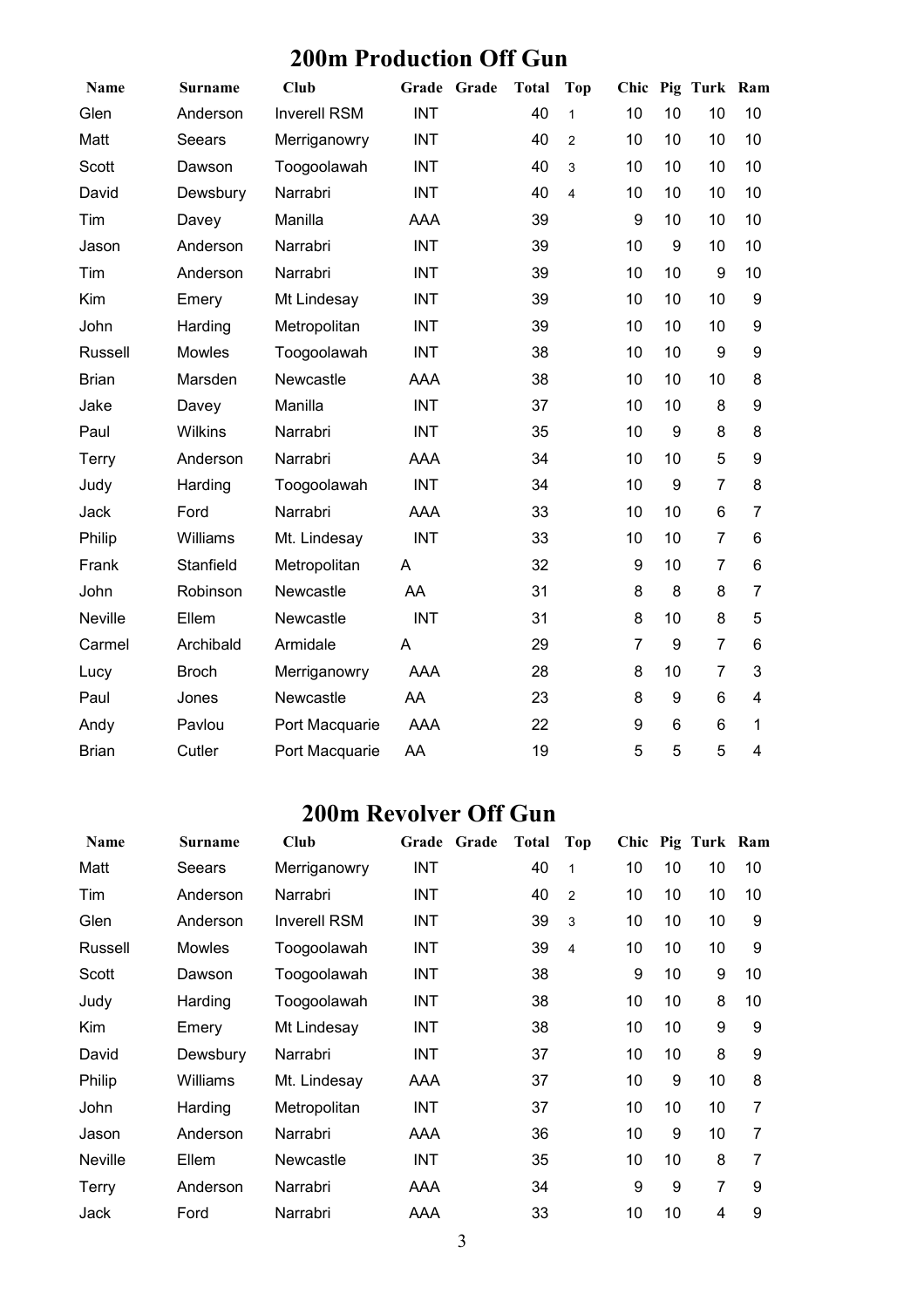| Tim          | Davey          | Manilla        | AAA | 33 | 9              | 9              | 7            | 8        |
|--------------|----------------|----------------|-----|----|----------------|----------------|--------------|----------|
| Jake         | Davey          | Manilla        | AA  | 30 | 10             | 10             | 4            | 6        |
| Lucy         | <b>Broch</b>   | Merriganowry   | AAA | 29 | 6              | 9              | 4            | 10       |
| Paul         | <b>Wilkins</b> | Narrabri       | AAA | 28 | 7              | 10             | 6            | 5        |
| Paul         | Jones          | Newcastle      | AA  | 24 | 8              | 9              | 4            | 3        |
| John         | Robinson       | Newcastle      | AAA | 23 | 5              | 9              | 4            | 5        |
| Frank        | Stanfield      | Metropolitan   | A   | 21 | 7              | 8              | 3            | 3        |
| <b>Brian</b> | Marsden        | Newcastle      | AAA | 21 | 9              | 6              | 4            | 2        |
| Andy         | Pavlou         | Port Macquarie | AA  | 17 | 6              | 6              | $\mathbf{0}$ | 5        |
| <b>Brian</b> | Cutler         | Port Macquarie | A   | 9  | $\overline{2}$ | $\overline{2}$ | 4            | 1        |
| Carmel       | Archibald      | Armidale       | B   | 9  | 3              | 3              | 3            | $\Omega$ |

# **200m Standing Off Gun**

| Name           | <b>Surname</b> | Club                |            | Grade Grade | <b>Total</b>   | <b>Top</b> | Chic           |                | Pig Turk Ram   |                |
|----------------|----------------|---------------------|------------|-------------|----------------|------------|----------------|----------------|----------------|----------------|
| Matt           | Seears         | Merriganowry        | <b>INT</b> |             | 33             |            | 9              | 10             | 7              | 7              |
| <b>Brian</b>   | Marsden        | Newcastle           | <b>INT</b> |             | 28             |            | $\overline{7}$ | 6              | 8              | 7              |
| David          | Dewsbury       | Narrabri            | <b>INT</b> |             | 28             |            | 9              | 5              | $\overline{7}$ | $\overline{7}$ |
| Tim            | Anderson       | Narrabri            | <b>INT</b> |             | 28             |            | 8              | 9              | 5              | 6              |
| Glen           | Anderson       | <b>Inverell RSM</b> | <b>INT</b> |             | 28             |            | 9              | 8              | 5              | 6              |
| Kim            | Emery          | Mt Lindesay         | INT        |             | 28             |            | 9              | 8              | 5              | 6              |
| Philip         | Williams       | Mt. Lindesay        | AAA        |             | 27             |            | 6              | 9              | 5              | $\overline{7}$ |
| Scott          | Dawson         | Toogoolawah         | <b>INT</b> |             | 25             |            | 4              | 6              | $\overline{7}$ | 8              |
| Judy           | Harding        | Toogoolawah         | <b>INT</b> |             | 22             |            | $\overline{7}$ | 6              | 4              | 5              |
| <b>Terry</b>   | Anderson       | Narrabri            | AAA        |             | 22             |            | $\overline{7}$ | 6              | 5              | 4              |
| Tim            | Davey          | Manilla             | AA         |             | 22             |            | $\overline{7}$ | 9              | $\overline{2}$ | 4              |
| John           | Harding        | Metropolitan        | <b>INT</b> |             | 21             |            | $\overline{7}$ | $\overline{7}$ | 3              | 4              |
| John           | Robinson       | Newcastle           | AAA        |             | 18             |            | $\overline{7}$ | 4              | 5              | $\overline{2}$ |
| Jake           | Davey          | Manilla             | AA         |             | 17             |            | 4              | $\overline{7}$ | 4              | $\overline{2}$ |
| <b>Neville</b> | Ellem          | Newcastle           | <b>INT</b> |             | 17             |            | $\overline{7}$ | 6              | 3              | 1              |
| Paul           | <b>Wilkins</b> | Narrabri            | AAA        |             | 16             |            | 3              | 3              | $\overline{2}$ | 8              |
| Russell        | Mowles         | Toogoolawah         | <b>AAA</b> |             | 16             |            | 6              | 5              | 0              | 5              |
| Jason          | Anderson       | Narrabri            | AA         |             | 16             |            | 5              | 4              | 4              | 3              |
| Frank          | Stanfield      | Metropolitan        | A          |             | 15             |            | 3              | $\overline{7}$ | 3              | $\overline{2}$ |
| Carmel         | Archibald      | Armidale            | A          |             | 13             |            | 5              | 5              | $\overline{2}$ | 1              |
| Lucy           | <b>Broch</b>   | Merriganowry        | <b>AAA</b> |             | 11             |            | 4              | 3              | $\overline{2}$ | $\overline{2}$ |
| Jack           | Ford           | Narrabri            | A          |             | 10             |            | 0              | 4              | 4              | $\overline{2}$ |
| Andy           | Pavlou         | Port Macquarie      | A          |             | 8              |            | 3              | 1              | $\overline{2}$ | $\overline{2}$ |
| Paul           | Jones          | Newcastle           | AA         |             | $\overline{7}$ |            | 1              | 3              | $\overline{2}$ | 1              |
| <b>Brian</b>   | Cutler         | Port Macquarie      | B          |             | 1              |            | 0              | 1              | 0              | 0              |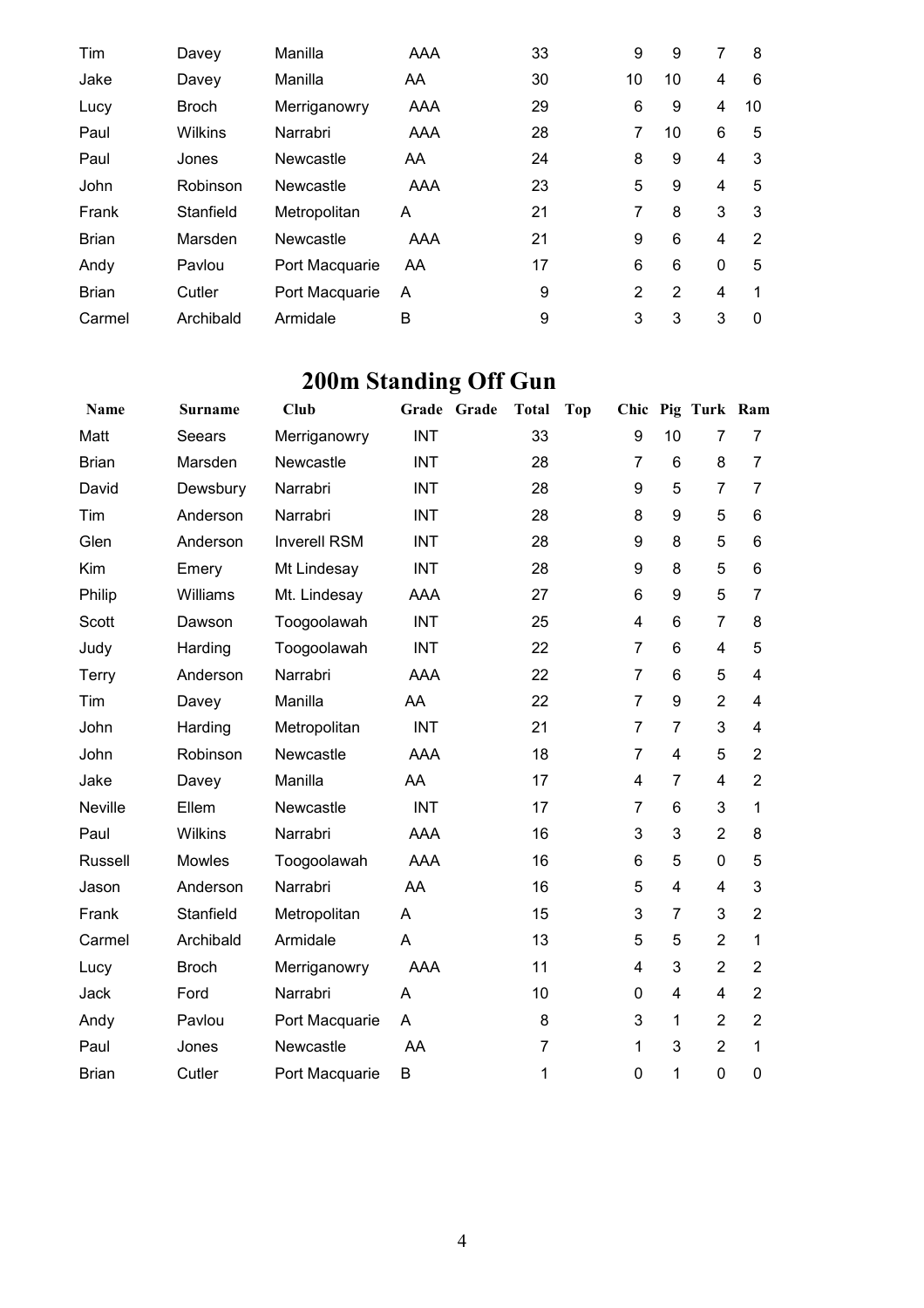## **200m Unlimited Off Gun**

| Name         | <b>Surname</b> | Club                | Grade      | Grade Total | <b>Chick</b><br><b>Top</b> | Pig                    |                | Turk Ram                |
|--------------|----------------|---------------------|------------|-------------|----------------------------|------------------------|----------------|-------------------------|
| Kim          | Emery          | Mt Lindesay         | <b>INT</b> | 39          |                            | 10<br>10               | 9              | 10                      |
| Jason        | Anderson       | Narrabri            | <b>AAA</b> | 38          |                            | 9<br>10                | 10             | $\boldsymbol{9}$        |
| Tim          | Anderson       | Narrabri            | <b>AAA</b> | 37          |                            | 10<br>10               | 8              | $\boldsymbol{9}$        |
| Glen         | Anderson       | <b>Inverell RSM</b> | <b>INT</b> | 37          |                            | 10<br>10               | 8              | 9                       |
| Scott        | Dawson         | Toogoolawah         | <b>INT</b> | 37          |                            | 10<br>10               | 10             | $\overline{7}$          |
| David        | Dewsbury       | Narrabri            | <b>AAA</b> | 36          |                            | 10<br>9                | 9              | 8                       |
| Judy         | Harding        | Toogoolawah         | AAA        | 35          |                            | 10<br>9                | $\overline{7}$ | $\boldsymbol{9}$        |
| Matt         | Seears         | Merriganowry        | <b>AAA</b> | 34          |                            | 10<br>10               | $\overline{7}$ | $\overline{7}$          |
| Russell      | Mowles         | Toogoolawah         | <b>AAA</b> | 33          |                            | $\boldsymbol{9}$<br>10 | $\overline{7}$ | $\overline{7}$          |
| John         | Harding        | Metropolitan        | AAA        | 33          |                            | 10<br>10               | 8              | 5                       |
| Tim          | Davey          | Manilla             | AA         | 30          |                            | 8<br>$\boldsymbol{9}$  | 8              | 5                       |
| Frank        | Stanfield      | Metropolitan        | A          | 29          |                            | 9<br>8                 | 3              | $\boldsymbol{9}$        |
| Jack         | Ford           | Narrabri            | AA         | 29          |                            | 8<br>9                 | 5              | $\overline{7}$          |
| Neville      | Ellem          | Newcastle           | <b>AAA</b> | 29          |                            | 6<br>$\overline{7}$    | 10             | $\,6$                   |
| Philip       | Williams       | Mt. Lindesay        | <b>AAA</b> | 29          |                            | 8<br>10                | 5              | $\,6$                   |
| <b>Brian</b> | Marsden        | Newcastle           | AA         | 25          |                            | 9<br>8                 | 4              | $\overline{\mathbf{4}}$ |
| Andy         | Pavlou         | Port Macquarie      | AA         | 23          |                            | 8<br>5                 | 6              | $\overline{\mathbf{4}}$ |
| Terry        | Anderson       | Narrabri            | AA         | 22          |                            | 9<br>5                 | $\overline{4}$ | $\overline{\mathbf{4}}$ |
| Jake         | Davey          | Manilla             | AA         | 22          |                            | 10<br>8                | 3              | $\mathbf 1$             |
| Paul         | Wilkins        | Narrabri            | AA         | 20          |                            | 6<br>$\overline{7}$    | $\overline{2}$ | 5                       |
| Paul         | Jones          | Newcastle           | A          | 15          |                            | $\overline{7}$<br>3    | $\overline{2}$ | 3                       |
| Lucy         | <b>Broch</b>   | Merriganowry        | AA         | 14          |                            | 5<br>5                 | $\mathbf{1}$   | 3                       |
| <b>Brian</b> | Cutler         | Port Macquarie      | B          | 13          |                            | $\overline{4}$<br>4    | $\overline{2}$ | 3                       |
| Carmel       | Archibald      | Armidale            | B          | 11          |                            | 3<br>6                 | $\mathbf{1}$   | $\mathbf 1$             |
| John         | Robinson       | Newcastle           | AA         | 9           |                            | 3<br>$\overline{2}$    | $\overline{2}$ | $\boldsymbol{2}$        |

### **200m Full Scale Unlimited Off Gun**

| <b>Name</b>    | <b>Surname</b> | Club           | Grade      | Grade | <b>Total</b> | Top            |    |    | Chic Pig Turk Ram |    |
|----------------|----------------|----------------|------------|-------|--------------|----------------|----|----|-------------------|----|
| Scott          | Dawson         | Toogoolawah    | <b>INT</b> |       | 40           | 1              | 10 | 10 | 10                | 10 |
| Tim            | Davey          | Manilla        | AAA        |       | 40           | 2              | 10 | 10 | 10                | 10 |
| Russell        | <b>Mowles</b>  | Toogoolawah    | INT        |       | 40           | 3              | 10 | 10 | 10                | 10 |
| Judy           | Harding        | Toogoolawah    | <b>INT</b> |       | 40           | $\overline{4}$ | 10 | 10 | 10                | 10 |
| Philip         | Williams       | Mt. Lindesay   | <b>INT</b> |       | 39           |                | 10 | 10 | 10                | 9  |
| <b>Neville</b> | Ellem          | Newcastle      | <b>INT</b> |       | 37           |                | 10 | 10 | 10                | 7  |
| Frank          | Stanfield      | Metropolitan   | A          |       | 36           |                | 9  | 8  | 10                | 9  |
| Jake           | Davey          | Manilla        | AA         |       | 36           |                | 10 | 9  | 9                 | 8  |
| Paul           | Jones          | Newcastle      | AA         |       | 30           |                | 8  | 9  | 8                 | 5  |
| Andy           | Pavlou         | Port Macquarie | AA         |       | 28           |                | 9  | 9  | 5                 | 5  |
| Matt           | Seears         | Merriganowry   | INT        |       | 26           |                | 8  | 7  | 7                 | 4  |
| <b>Brian</b>   | Cutler         | Port Macquarie | AA         |       | 24           |                | 8  | 6  | 6                 | 4  |
| John           | Robinson       | Newcastle      | AA         |       | 24           |                | 10 | 5  | 7                 | 2  |
| Kim            | Emery          | Mt Lindesay    | INT        |       | 22           |                | 9  | 6  | $\overline{2}$    | 5  |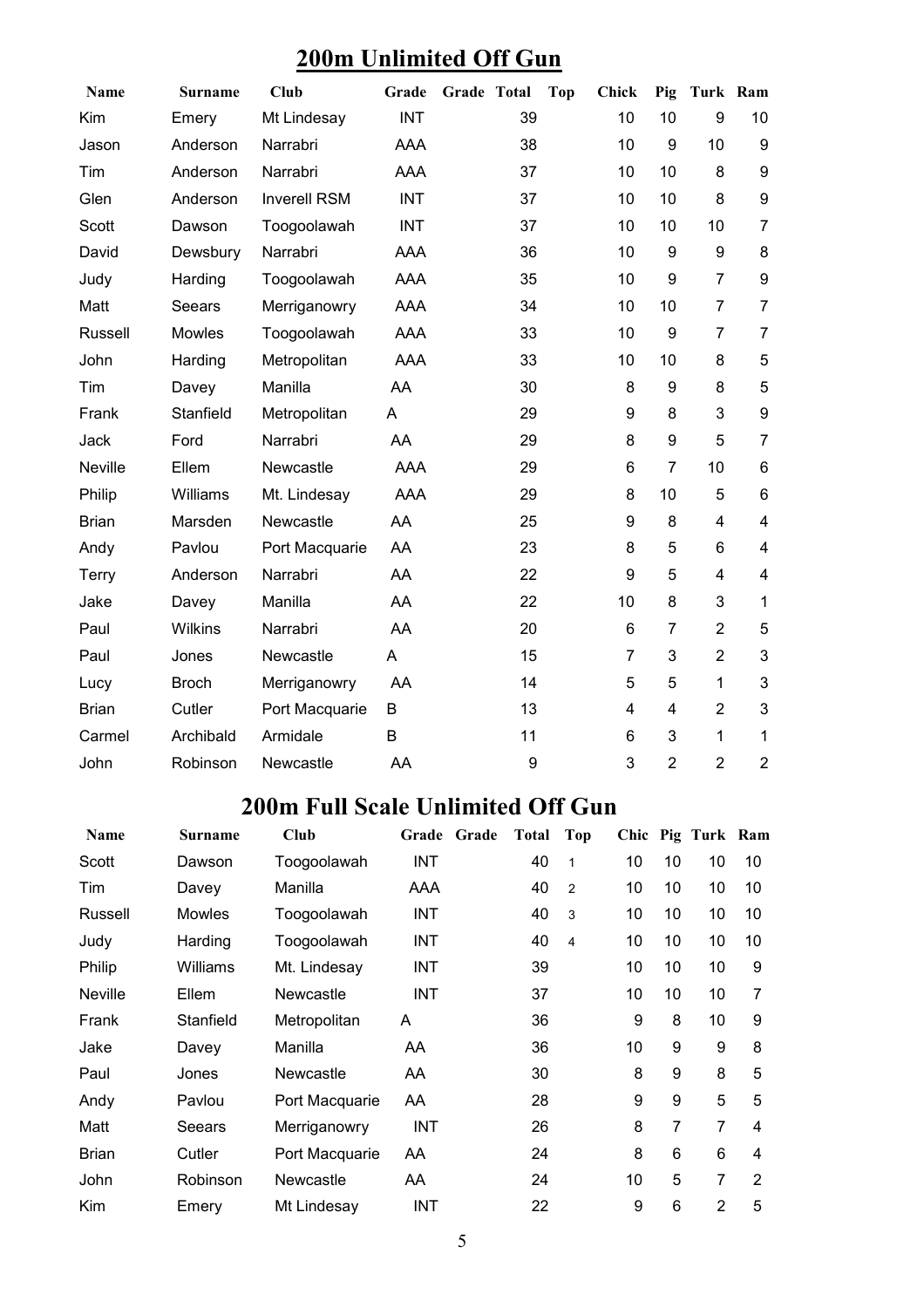# **100m Production Off Gun**

| <b>Name</b>    | <b>Surname</b> | Club           | Grade      | Grade | Total | Top |    |    | Chic Pig Turk Ram |    |
|----------------|----------------|----------------|------------|-------|-------|-----|----|----|-------------------|----|
| David          | Dewsbury       | Narrabri       | <b>INT</b> |       | 40    |     | 10 | 10 | 10                | 10 |
| Kim            | Emery          | Mt Lindesay    | <b>INT</b> |       | 39    |     | 10 | 10 | 9                 | 10 |
| Matt           | Seears         | Merriganowry   | <b>INT</b> |       | 38    |     | 10 | 10 | 10                | 8  |
| <b>Neville</b> | Ellem          | Newcastle      | INT        |       | 36    |     | 10 | 10 | 9                 | 7  |
| Tim            | Davey          | Manilla        | AA.        |       | 31    |     | 8  | 10 | 6                 | 7  |
| Jake           | Davey          | Manilla        | AAA        |       | 31    |     | 9  | 10 | 8                 | 4  |
| John           | Robinson       | Newcastle      | AAA        |       | 30    |     | 10 | 8  | 9                 | 3  |
| Andy           | Pavlou         | Port Macquarie | AA         |       | 27    |     | 7  | 7  | 4                 | 9  |
| Carmel         | Archibald      | Armidale       | AA         |       | 24    |     | 8  | 6  | 5                 | 5  |
| Paul           | Jones          | Newcastle      | AA         |       | 23    |     | 9  | 8  | 4                 | 2  |
| <b>Brian</b>   | Cutler         | Port Macquarie | A          |       | 17    |     | 6  | 6  | 2                 | 36 |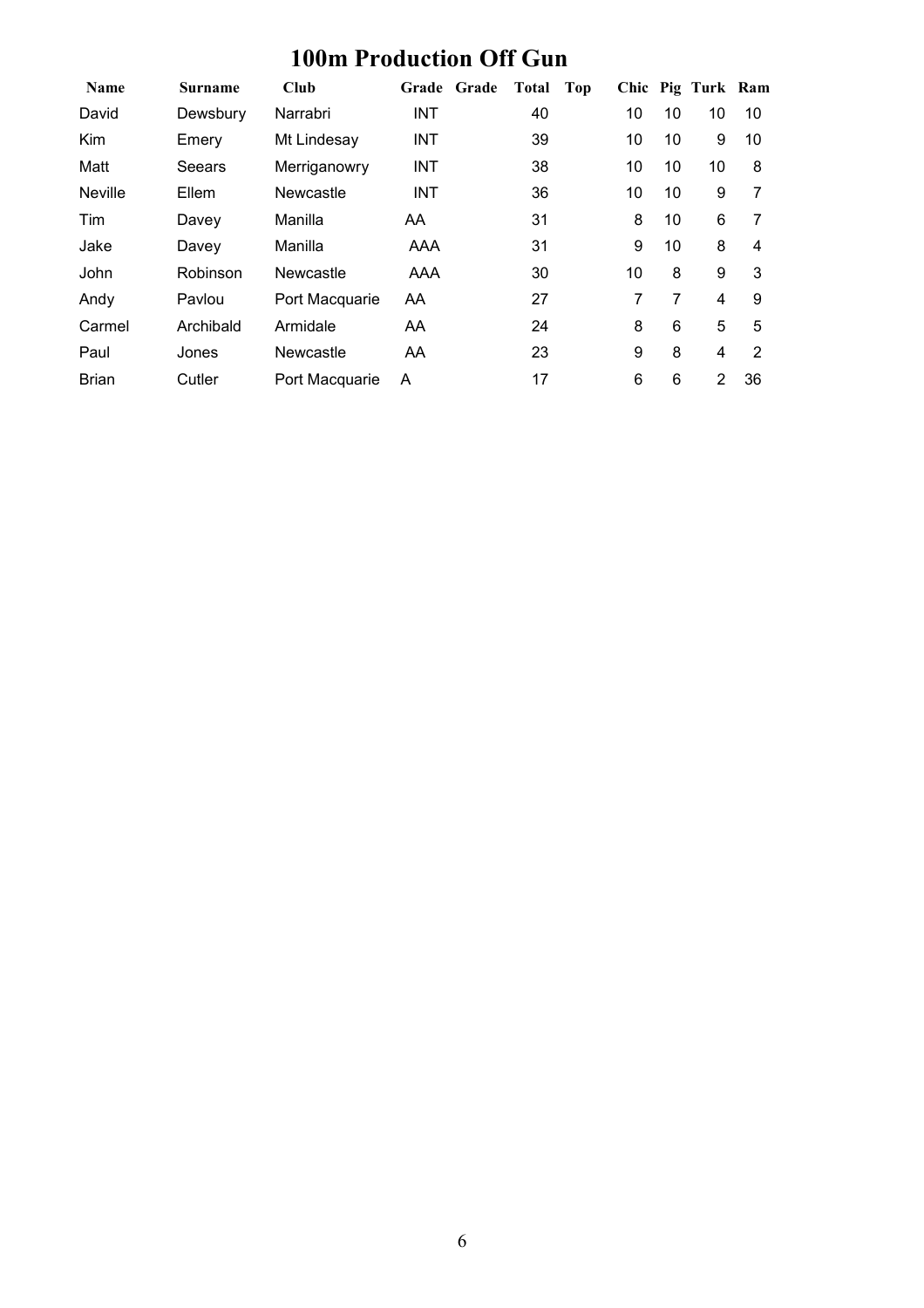## **200m Production**

| Name           |            | <b>Surname</b> | <b>Club</b>         |    | Grade Total Shoot Chick |                  | Pig             | Turk Ram       |                |
|----------------|------------|----------------|---------------------|----|-------------------------|------------------|-----------------|----------------|----------------|
| Grade          | <b>INT</b> |                |                     |    |                         |                  |                 |                |                |
| Glen           |            | Anderson       | <b>Inverell RSM</b> | 40 | $\mathbf{1}$            | 10               | 10              | 10             | 10             |
| Matt           |            | Seears         | Merriganowry        | 40 | $\overline{2}$          | 10               | 10              | 10             | 10             |
| Scott          |            | Dawson         | Toogoolawah         | 40 | 3                       | 10               | 10              | 10             | 10             |
| David          |            | Dewsbury       | Narrabri            | 40 | 4                       | 10               | 10              | 10             | 10             |
| Jason          |            | Anderson       | Narrabri            | 39 |                         | 10               | 9               | 10             | 10             |
| Tim            |            | Anderson       | Narrabri            | 39 |                         | 10               | 10              | 9              | 10             |
| Kim            |            | Emery          | Mt Lindesay         | 39 |                         | 10               | 10              | 10             | 9              |
| John           |            | Harding        | Metropolitan PSQ    | 39 |                         | 10               | 10              | 10             | 9              |
| <b>Russell</b> |            | Mowles         | Toogoolawah         | 38 |                         | 10               | 10              | 9              | 9              |
| Jake           |            | Davey          | Manilla             | 37 |                         | 10               | 10              | 8              | 9              |
| Paul           |            | <b>Wilkins</b> | Narrabri            | 35 |                         | 10               | 9               | 8              | 8              |
| Judy           |            | Harding        | Toogoolawah         | 34 |                         | 10               | 9               | $\overline{7}$ | 8              |
| Philip         |            | Williams       | Mt. Lindesay        | 33 |                         | 10               | 10              | $\overline{7}$ | 6              |
| Neville        |            | Ellem          | Newcastle           | 31 |                         | 8                | 10              | 8              | 5              |
| Grade          | <b>AAA</b> |                |                     |    |                         |                  |                 |                |                |
| Tim            |            | Davey          | Manilla             | 39 |                         | 9                | 10              | 10             | 10             |
| <b>Brian</b>   |            | Marsden        | Newcastle           | 38 |                         | 10               | 10              | 10             | 8              |
| Terry          |            | Anderson       | Narrabri            | 34 |                         | 10               | 10              | 5              | 9              |
| Jack           |            | Ford           | Narrabri            | 33 |                         | 10               | 10              | 6              | $\overline{7}$ |
| Lucy           |            | <b>Broch</b>   | Merriganowry        | 28 |                         | 8                | 10              | $\overline{7}$ | 3              |
| Andy           |            | Pavlou         | Port Macquarie      | 22 |                         | $\boldsymbol{9}$ | $6\phantom{1}6$ | 6              | 1              |
| Grade          | AA         |                |                     |    |                         |                  |                 |                |                |
| John           |            | Robinson       | Newcastle           | 31 |                         | 8                | 8               | 8              | $\overline{7}$ |
| Paul           |            | Jones          | Newcastle           | 23 |                         | 8                | 9               | 6              | 4              |
| <b>Brian</b>   |            | Cutler         | Port Macquarie      | 19 |                         | 5                | 5               | 5              | $\overline{4}$ |
| Grade          | A          |                |                     |    |                         |                  |                 |                |                |
| Frank          |            | Stanfield      | Metropolitan PSQ    | 32 |                         | 9                | 10              | $\overline{7}$ | 6              |
| Carmel         |            | Archibald      | Armidale            | 29 |                         | $\overline{7}$   | 9               | $\overline{7}$ | $6\phantom{1}$ |

#### **200m Revolver**

| <b>Name</b>    | Surname       | Club                | Grade Total Shoot |                | <b>Chick</b> | Pig | Turk Ram |    |
|----------------|---------------|---------------------|-------------------|----------------|--------------|-----|----------|----|
| Grade          | <b>INT</b>    |                     |                   |                |              |     |          |    |
| Matt           | Seears        | Merriganowry        | 40                | 1              | 10           | 10  | 10       | 10 |
| Tim            | Anderson      | Narrabri            | 40                | $\overline{2}$ | 10           | 10  | 10       | 10 |
| Glen           | Anderson      | <b>Inverell RSM</b> | 39                | 3              | 10           | 10  | 10       | 9  |
| Russell        | <b>Mowles</b> | Toogoolawah         | 39                | 4              | 10           | 10  | 10       | 9  |
| Scott          | Dawson        | Toogoolawah         | 38                |                | 9            | 10  | 9        | 10 |
| Judy           | Harding       | Toogoolawah         | 38                |                | 10           | 10  | 8        | 10 |
| Kim            | Emery         | Mt Lindesay         | 38                |                | 10           | 10  | 9        | 9  |
| David          | Dewsbury      | Narrabri            | 37                |                | 10           | 10  | 8        | 9  |
| <b>John</b>    | Harding       | Metropolitan PSQ    | 37                |                | 10           | 10  | 10       | 7  |
| <b>Neville</b> | Ellem         | Newcastle           | 35                |                | 10           | 10  | 8        | 7  |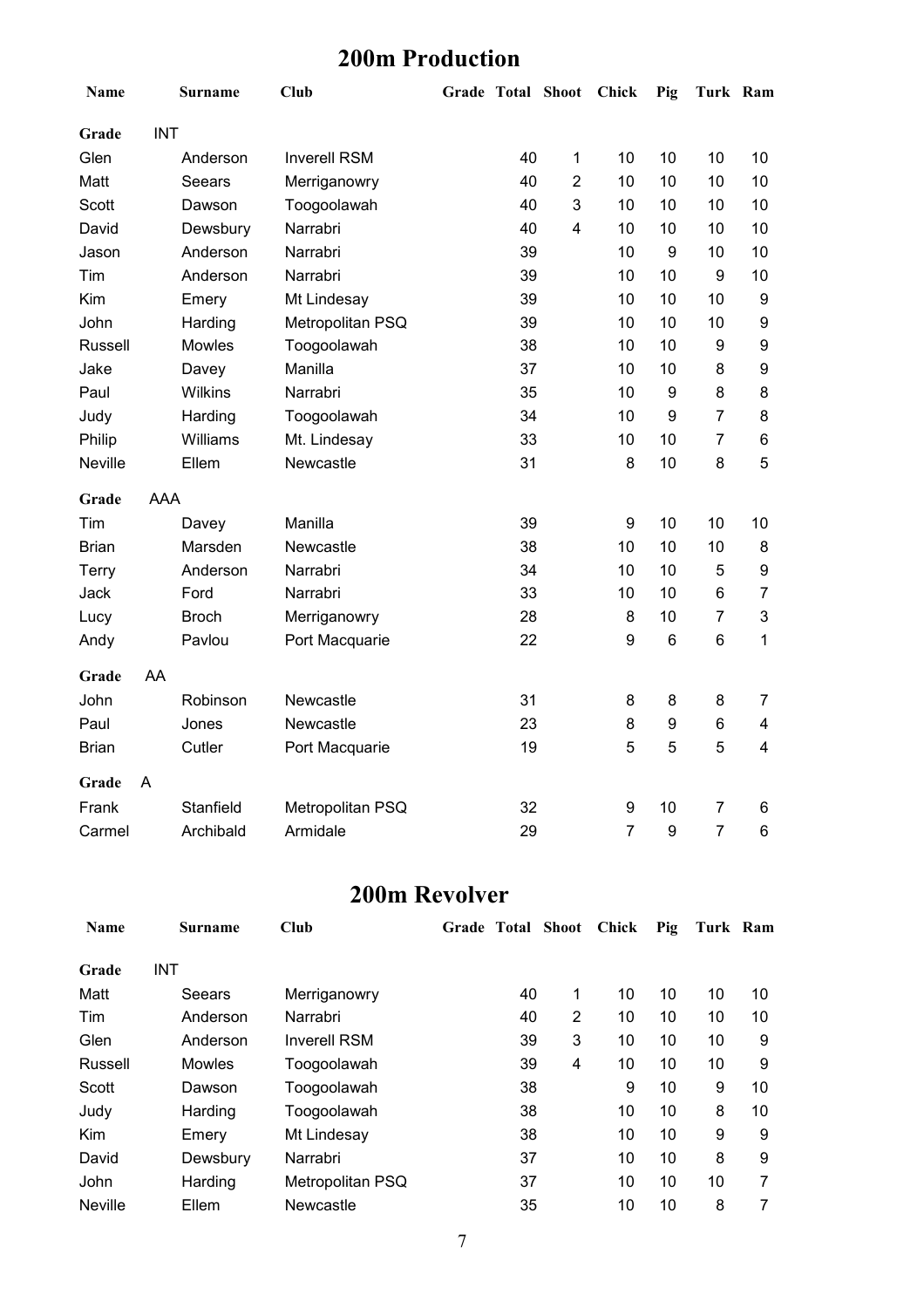| Grade        | AAA |                |                  |                  |                |                |                |                           |
|--------------|-----|----------------|------------------|------------------|----------------|----------------|----------------|---------------------------|
| Philip       |     | Williams       | Mt. Lindesay     | 37               | 10             | 9              | 10             | 8                         |
| Jason        |     | Anderson       | Narrabri         | 36               | 10             | 9              | 10             | $\overline{7}$            |
| <b>Terry</b> |     | Anderson       | Narrabri         | 34               | 9              | 9              | $\overline{7}$ | 9                         |
| Jack         |     | Ford           | Narrabri         | 33               | 10             | 10             | 4              | 9                         |
| Tim          |     | Davey          | Manilla          | 33               | 9              | 9              | $\overline{7}$ | 8                         |
| Lucy         |     | <b>Broch</b>   | Merriganowry     | 29               | 6              | 9              | 4              | 10                        |
| Paul         |     | <b>Wilkins</b> | Narrabri         | 28               | $\overline{7}$ | 10             | 6              | 5                         |
| John         |     | Robinson       | Newcastle        | 23               | 5              | 9              | 4              | 5                         |
| <b>Brian</b> |     | Marsden        | Newcastle        | 21               | 9              | 6              | 4              | $\overline{2}$            |
| Grade        | AA  |                |                  |                  |                |                |                |                           |
| Jake         |     | Davey          | Manilla          | 30               | 10             | 10             | 4              | 6                         |
| Paul         |     | Jones          | Newcastle        | 24               | 8              | 9              | 4              | $\ensuremath{\mathsf{3}}$ |
| Andy         |     | Pavlou         | Port Macquarie   | 17               | 6              | 6              | $\mathbf 0$    | 5                         |
| Grade        | A   |                |                  |                  |                |                |                |                           |
| Frank        |     | Stanfield      | Metropolitan PSQ | 21               | $\overline{7}$ | 8              | 3              | $\sqrt{3}$                |
| <b>Brian</b> |     | Cutler         | Port Macquarie   | $\boldsymbol{9}$ | $\overline{2}$ | $\overline{2}$ | 4              | 1                         |
| Grade        | B   |                |                  |                  |                |                |                |                           |
| Carmel       |     | Archibald      | Armidale         | 9                | 3              | 3              | 3              | $\mathbf 0$               |

# **200m Standing**

| Name           |            | <b>Surname</b> | Club                |                | <b>Grade Total Shoot</b> | <b>Chick</b>   | Pig            | Turk Ram       |                |
|----------------|------------|----------------|---------------------|----------------|--------------------------|----------------|----------------|----------------|----------------|
| Grade          | <b>INT</b> |                |                     |                |                          |                |                |                |                |
| Matt           |            | Seears         | Merriganowry        | 33             |                          | 9              | 10             | 7              | 7              |
| <b>Brian</b>   |            | Marsden        | Newcastle           | 28             |                          | 7              | 6              | 8              | $\overline{7}$ |
| David          |            | Dewsbury       | Narrabri            | 28             |                          | 9              | 5              | $\overline{7}$ | 7              |
| Tim            |            | Anderson       | Narrabri            | 28             |                          | 8              | 9              | 5              | 6              |
| Glen           |            | Anderson       | <b>Inverell RSM</b> | 28             |                          | 9              | 8              | 5              | $\,6$          |
| Kim            |            | Emery          | Mt Lindesay         | 28             |                          | 9              | 8              | 5              | 6              |
| Scott          |            | Dawson         | Toogoolawah         | 25             |                          | 4              | 6              | $\overline{7}$ | 8              |
| Judy           |            | Harding        | Toogoolawah         | 22             |                          | $\overline{7}$ | 6              | 4              | 5              |
| John           |            | Harding        | Metropolitan PSQ    | 21             |                          | $\overline{7}$ | $\overline{7}$ | 3              | 4              |
| Neville        |            | Ellem          | Newcastle           | 17             |                          | $\overline{7}$ | $6\phantom{1}$ | 3              | 1              |
| Grade          | AAA        |                |                     |                |                          |                |                |                |                |
| Philip         |            | Williams       | Mt. Lindesay        | 27             |                          | 6              | 9              | 5              | $\overline{7}$ |
| <b>Terry</b>   |            | Anderson       | Narrabri            | 22             |                          | $\overline{7}$ | 6              | 5              | 4              |
| John           |            | Robinson       | Newcastle           | 18             |                          | 7              | 4              | 5              | $\sqrt{2}$     |
| Paul           |            | Wilkins        | Narrabri            | 16             |                          | 3              | 3              | $\overline{2}$ | 8              |
| <b>Russell</b> |            | Mowles         | Toogoolawah         | 16             |                          | 6              | 5              | 0              | $\mathbf 5$    |
| Lucy           |            | <b>Broch</b>   | Merriganowry        | 11             |                          | 4              | 3              | $\overline{2}$ | $\overline{2}$ |
| Grade          | AA         |                |                     |                |                          |                |                |                |                |
| Tim            |            | Davey          | Manilla             | 22             |                          | 7              | 9              | $\overline{2}$ | 4              |
| Jake           |            | Davey          | Manilla             | 17             |                          | 4              | 7              | 4              | $\overline{2}$ |
| Jason          |            | Anderson       | Narrabri            | 16             |                          | 5              | 4              | 4              | 3              |
| Paul           |            | Jones          | Newcastle           | $\overline{7}$ |                          | 1              | 3              | $\overline{2}$ | 1              |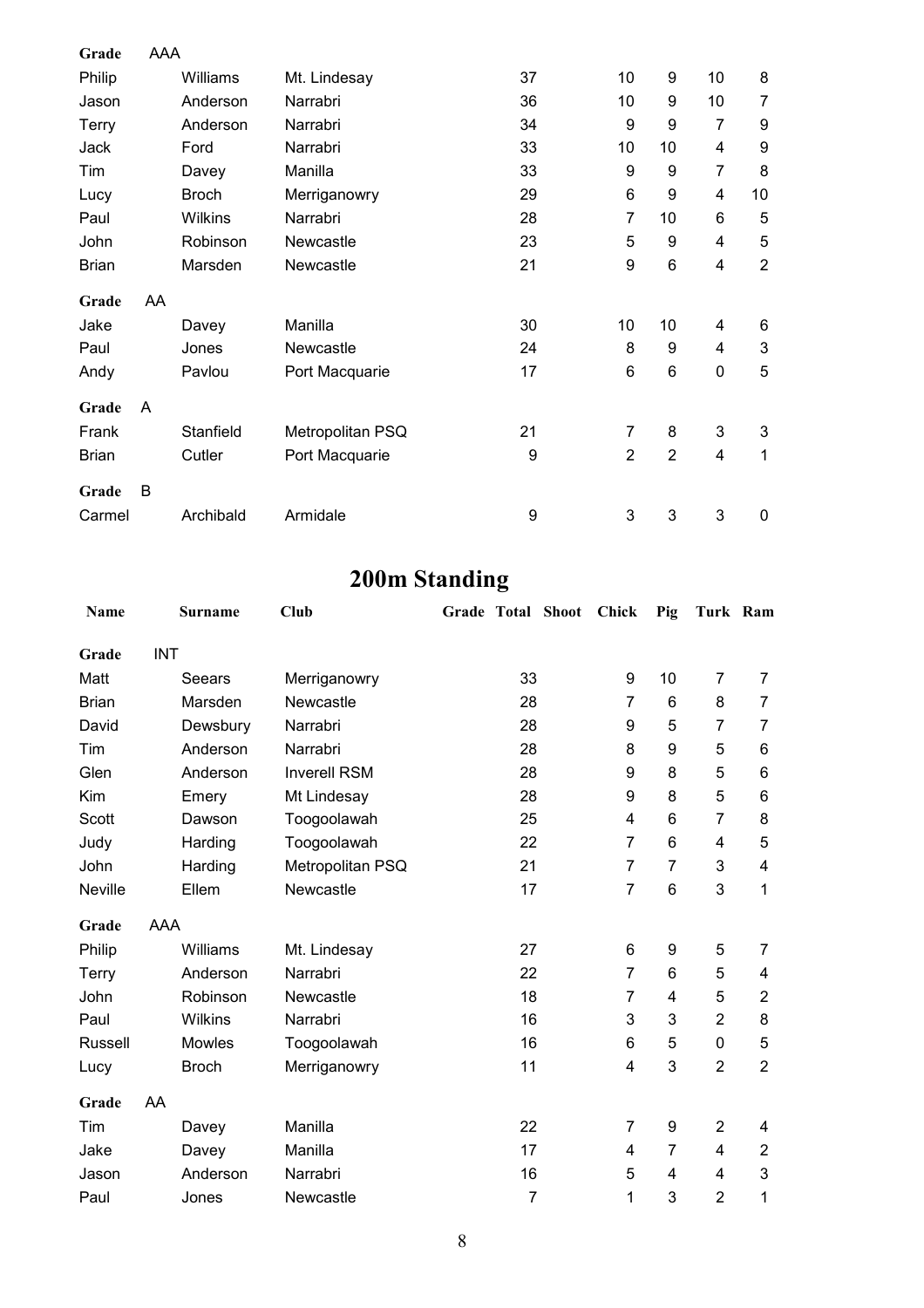| Grade        | A |           |                  |    |   |   |   |   |
|--------------|---|-----------|------------------|----|---|---|---|---|
| Frank        |   | Stanfield | Metropolitan PSQ | 15 | 3 |   | 3 | 2 |
| Carmel       |   | Archibald | Armidale         | 13 | 5 | 5 | 2 |   |
| Jack         |   | Ford      | Narrabri         | 10 | 0 | 4 | 4 | 2 |
| Andy         |   | Pavlou    | Port Macquarie   | 8  | 3 |   | 2 | 2 |
| Grade        | B |           |                  |    |   |   |   |   |
| <b>Brian</b> |   | Cutler    | Port Macquarie   |    | 0 |   | 0 | 0 |

## **200m Unlimited**

| Name           |            | <b>Surname</b> | <b>Club</b>         | Grade Total Shoot |    | <b>Chick</b>   | Pig              | Turk Ram                |                         |
|----------------|------------|----------------|---------------------|-------------------|----|----------------|------------------|-------------------------|-------------------------|
| Grade          | <b>INT</b> |                |                     |                   |    |                |                  |                         |                         |
| Kim            |            | Emery          | Mt Lindesay         |                   | 39 | 10             | 10               | $\boldsymbol{9}$        | 10                      |
| Glen           |            | Anderson       | <b>Inverell RSM</b> |                   | 37 | 10             | 10               | 8                       | $\boldsymbol{9}$        |
| Scott          |            | Dawson         | Toogoolawah         |                   | 37 | 10             | 10               | 10                      | $\overline{7}$          |
| Grade          | AAA        |                |                     |                   |    |                |                  |                         |                         |
| Jason          |            | Anderson       | Narrabri            |                   | 38 | 10             | $\boldsymbol{9}$ | 10                      | 9                       |
| Tim            |            | Anderson       | Narrabri            |                   | 37 | 10             | 10               | 8                       | $\boldsymbol{9}$        |
| David          |            | Dewsbury       | Narrabri            |                   | 36 | 10             | $\boldsymbol{9}$ | 9                       | 8                       |
| Judy           |            | Harding        | Toogoolawah         |                   | 35 | 10             | 9                | $\overline{7}$          | 9                       |
| Matt           |            | Seears         | Merriganowry        |                   | 34 | 10             | 10               | $\overline{7}$          | $\overline{7}$          |
| <b>Russell</b> |            | <b>Mowles</b>  | Toogoolawah         |                   | 33 | 10             | $\boldsymbol{9}$ | $\overline{7}$          | $\overline{7}$          |
| John           |            | Harding        | Metropolitan        |                   | 33 | 10             | 10               | 8                       | 5                       |
| <b>Neville</b> |            | Ellem          | Newcastle           |                   | 29 | $\,6\,$        | $\overline{7}$   | 10                      | $\,6$                   |
| Philip         |            | Williams       | Mt. Lindesay        |                   | 29 | 8              | 10               | 5                       | $\,6$                   |
| Grade          | AA         |                |                     |                   |    |                |                  |                         |                         |
| Tim            |            | Davey          | Manilla             |                   | 30 | 8              | 9                | 8                       | 5                       |
| Jack           |            | Ford           | Narrabri            |                   | 29 | 8              | 9                | 5                       | $\overline{7}$          |
| <b>Brian</b>   |            | Marsden        | Newcastle           |                   | 25 | 9              | 8                | $\overline{\mathbf{4}}$ | 4                       |
| Andy           |            | Pavlou         | Port Macquarie      |                   | 23 | 8              | 5                | 6                       | 4                       |
| Terry          |            | Anderson       | Narrabri            |                   | 22 | 9              | 5                | $\overline{\mathbf{4}}$ | $\overline{\mathbf{4}}$ |
| Jake           |            | Davey          | Manilla             |                   | 22 | 10             | 8                | 3                       | $\mathbf 1$             |
| Paul           |            | Wilkins        | Narrabri            |                   | 20 | $\,6$          | $\overline{7}$   | $\overline{2}$          | 5                       |
| Lucy           |            | <b>Broch</b>   | Merriganowry        |                   | 14 | 5              | 5                | 1                       | $\mathbf{3}$            |
| John           |            | Robinson       | Newcastle           |                   | 9  | 3              | $\overline{2}$   | $\overline{2}$          | $\overline{2}$          |
| Grade          | A          |                |                     |                   |    |                |                  |                         |                         |
| Frank          |            | Stanfield      | Metropolitan        |                   | 29 | 9              | 8                | 3                       | 9                       |
| Paul           |            | Jones          | Newcastle           |                   | 15 | $\overline{7}$ | 3                | $\overline{2}$          | 3                       |
| Grade          | B          |                |                     |                   |    |                |                  |                         |                         |
| <b>Brian</b>   |            | Cutler         | Port Macquarie      |                   | 13 | 4              | 4                | $\overline{2}$          | 3                       |
| Carmel         |            | Archibald      | Armidale            |                   | 11 | $\,6$          | 3                | $\mathbf{1}$            | $\overline{1}$          |